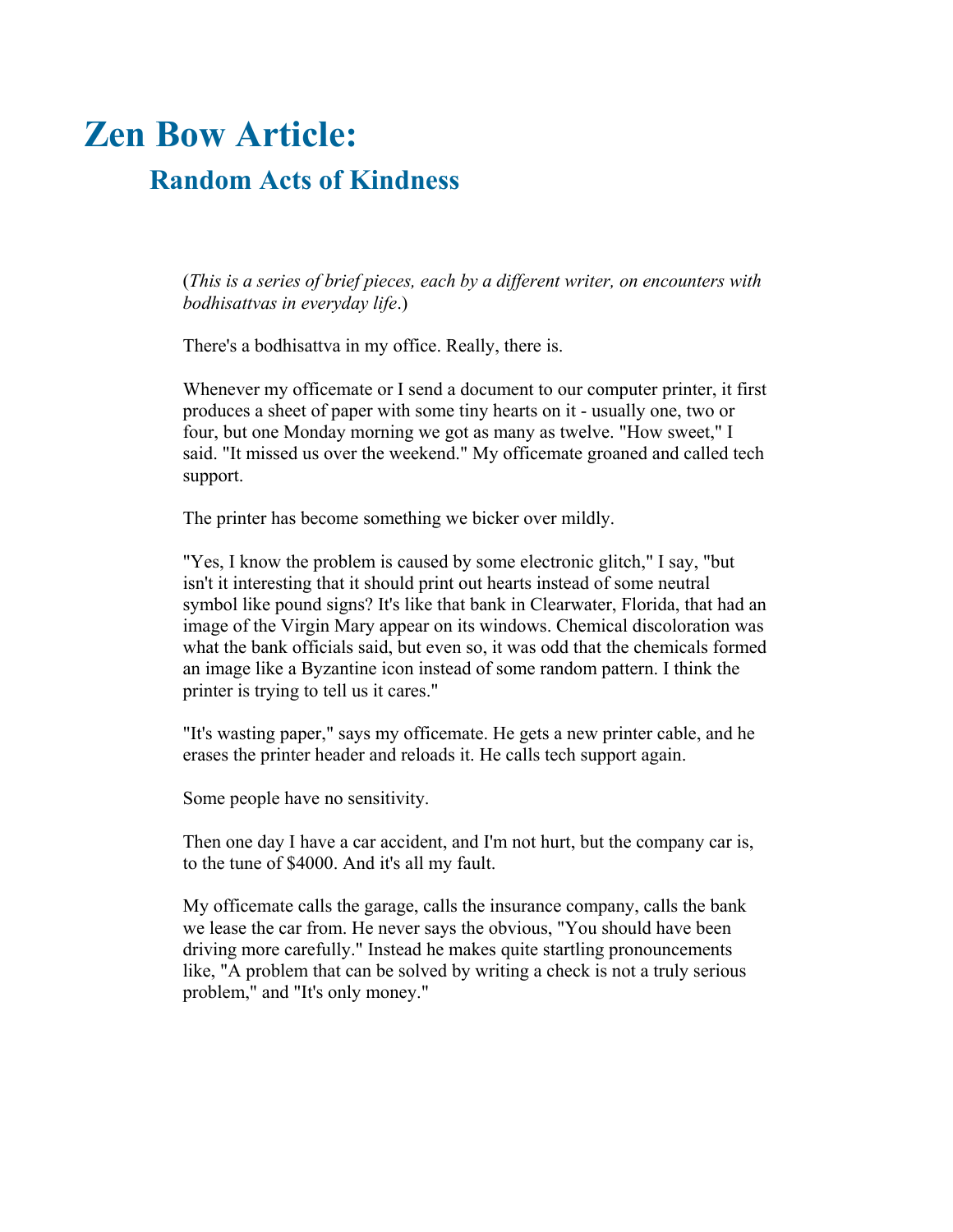"Thank you," I say, but he doesn't hear me because he's on the phone to tech support about our printer.

There's a bodhisattva in my office. Really, there is.

The moment I entered, there was something strange about the crowded men's room in Concourse B of Chicago's O'Hare Airport. Bach organ music was being piped in, giving the cold, functional space a rather spiritual dimension. In the midst of the coming and going, a blind Japanese man with a white cane stood by a washbasin. Having just washed his hands, he simply reached into space, and in perfect response someone on his right passed him a paper towel. Having dried his hands, he turned his body, with the slightest hesitation, to the left, and another person picked up his travel bag from the floor and handed it to him. These movements had a transfixing, ballet-like precision; for a few brief moments a room of complete strangers were working together in harmony. Then the Japanese man gave a general "Thank you," and exited into the stream of arriving and departing travelers.

Jun and his wife Sarah operate an Iranian grocery store in the Edgewater section of Chicago. Clark Street is not a place that the safe and sensible want to be during the wrong hours. The store is a cash-only operation: no tab, no credit, no checks. The risk of a scam is high.

Late one Sunday evening in winter, just as they were closing the store, a woman came in to ask for a phone. Her car was being towed and she had to call for cash. No one answered the number she dialed, and she broke into tears. In from the dark street came the tow truck operator to inform her that if she didn't give him \$100 cash this minute he would tow her car to the City Pound (where as a matter of course it might well be stripped and vandalized before she paid the \$250 ransom to get it out).

The woman was clearly poor, had no cash, and was at her wits' end when she turned to the two Iranian store owners and wordlessly begged to be rescued. Jun reached into the cash drawer without hesitation, pulled out the \$100, and paid the tow. While the woman gave the driver directions to her house, Jun closed the drawer and held open the door for us to leave. He never asked for the woman's name or address. On the street she asked him what he wanted in payment. Jun said, "Just send me a check."

A few years ago, I was away from the Zen Center, spending time with my elderly father. One day I caught sight of a middle-aged woman walking down our driveway with a clipboard. It was obvious that she was conducting some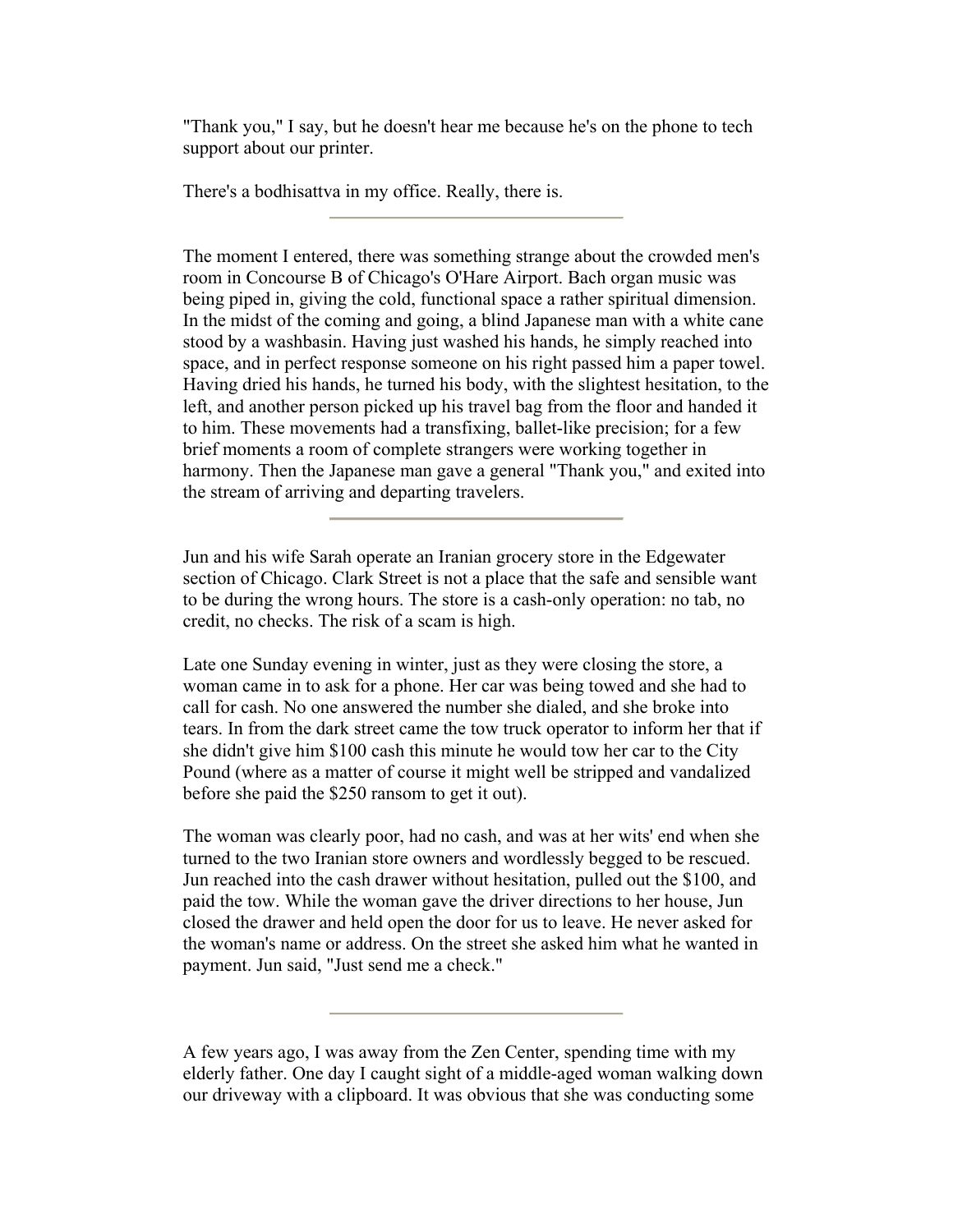kind of survey, and I quickly retreated to my room, leaving my father to answer the front door.

About twenty minutes later, after the woman had left, I found my father in our living-room, holding a thick sheaf of papers. He had undertaken, in the course of the next three weeks, to fill out a detailed radio survey, hour by hour noting down what programs he listened to and on what stations.

"Dad," I said, with a touch of bewilderment, "why are you doing this? It's not that you have a lot of free time, and you normally listen to the radio only for the news and the cricket matches." "Well," he replied, "that woman has a thankless job. And it made her so happy that someone actually sat down with her and agreed to be part of the survey."

One November, on a trip from Rochester to Maine, I stopped to visit my former college roommate, who was training at Dai Bosatsu, in the Catskills. I don't know what that part of the Catskills looks like these days, but in 1978 Dai Bosatsu was as in-the-middle-of-*nowhere* as I'd ever been.

I had a very pleasant visit with my former roommate, and was impressed by Dai Bosatsu. Everyone was extremely friendly, although a little wild-eyed and intense. I wasn't allowed to spend the night, but they did invite me to stay for dinner.

It was past ten, very dark, and very snowy when they drove me back down the steep hill to where I had parked. I brushed off my car and headed back to "the real world." The road had been confusing in the daylight; in the darkness, I missed the turn that would have taken me back to the highway. I drove on for some time before I realized that I'd made a mistake, then, looking for a place to turn around, made a left onto what looked like the next side road. It led past a farm, went suddenly up a steep hill and abruptly ended. Trying to back down the road, I slid off into a ditch, and heard a very unpleasant noise coming from underneath my car. It was country-dark, country-quiet, and snowing hard. Panicked, I got out of the car, and headed for the lights of the farmhouse.

When I pounded on the door, the farmer's wife pulled the curtain aside, and looked suspiciously out at me. After all, it was late in the evening, and I was sure they didn't get many visitors regardless of the time of day! Would they still help me if I told them that I'd just come from that Zen place up the road? How else could I explain what the heck I was doing out here? I must have looked pathetic and scared, because when she opened the door and listened to my woes, the farmer's wife immediately sent her husband out to help me.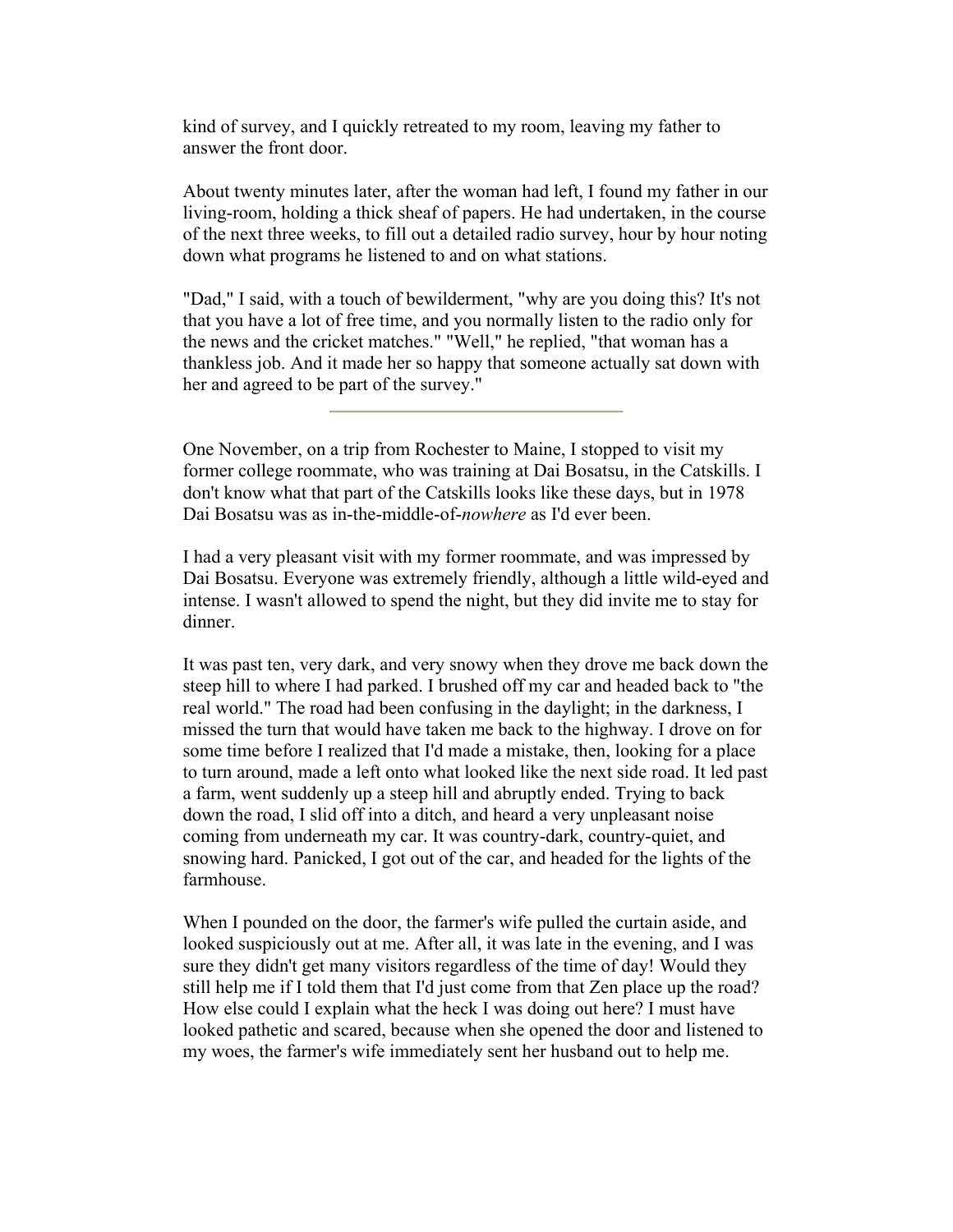The farmer got out his tractor and pulled my car back onto the road. Looking under the car, he told me that I'd managed to rip the muffler off its moorings. He trudged back to the house, and returned with a coat-hanger, which he used to re-attach the muffler. I tried to give him some money for helping me, but he wouldn't take it.

The farmer gave me solid directions. I started up my car and, trailing goodbye waves and profuse thanks from my open window, I headed back. When I finally reached Rt. 17 and "civilization," I practically wept with gratitude for that farmer, who was willing to get cold, wet, and miserable, pulling a stranger out of a snowy ditch in the middle of the night.

It was a hot summer day, just over a year ago. I was hunched over my bike, riding on a path that followed the Schuylkill River, my eyes glued to a spot a couple of feet in front of the tire, oblivious to everything around me. My gaze seldom rising from the pavement, I passed rumors of people: roller-bladers, a guy at the water fountain, joggers. I was conscious only of the heat, the sweat, and the dark thoughts haunting me. My marriage had dissolved abruptly and with finality about a month earlier and I was left to sort it all out. All the old fears and insecurities had come back with a vengeance.

Suddenly, a bike pulled up next to me and I recognized the person riding as the guy I had passed at the water fountain. He started talking to me, and despite my deep desire to be left alone, he kept talking. My eyes occasionally lifted from the pavement and, in spite of myself, I was becoming engaged in the conversation. We rode in silence for a while, and then he looked at the river. He nodded towards it and the day. "Makes you happy to be alive, doesn't it?" he said. I looked at him, and for a moment I honestly had no idea what he was talking about. Then I looked past him and saw the river and the trees and felt the warm summer air as if for the first time. From a place I had forgotten, a small smile came. "Yeah," I finally said. "It sure does."

A few blocks away I chanced on a gas station. Two older gentleman in worn overalls were in attendance. They also, as it happened, sold used cars. While I gassed up we talked. I mentioned the upcoming birth. They looked curiously at me and at the VW, an old, unpadded, uninsulated, rattling, bare metal box

In 1970, my wife was pregnant with our first child. We were living in an old farmhouse in backwoods Pennsylvania about forty-five minutes south of Binghamton. We were in town - I think my wife had a dentist appointment and while she was busy I drove off in our old VW bus to take care of some errands.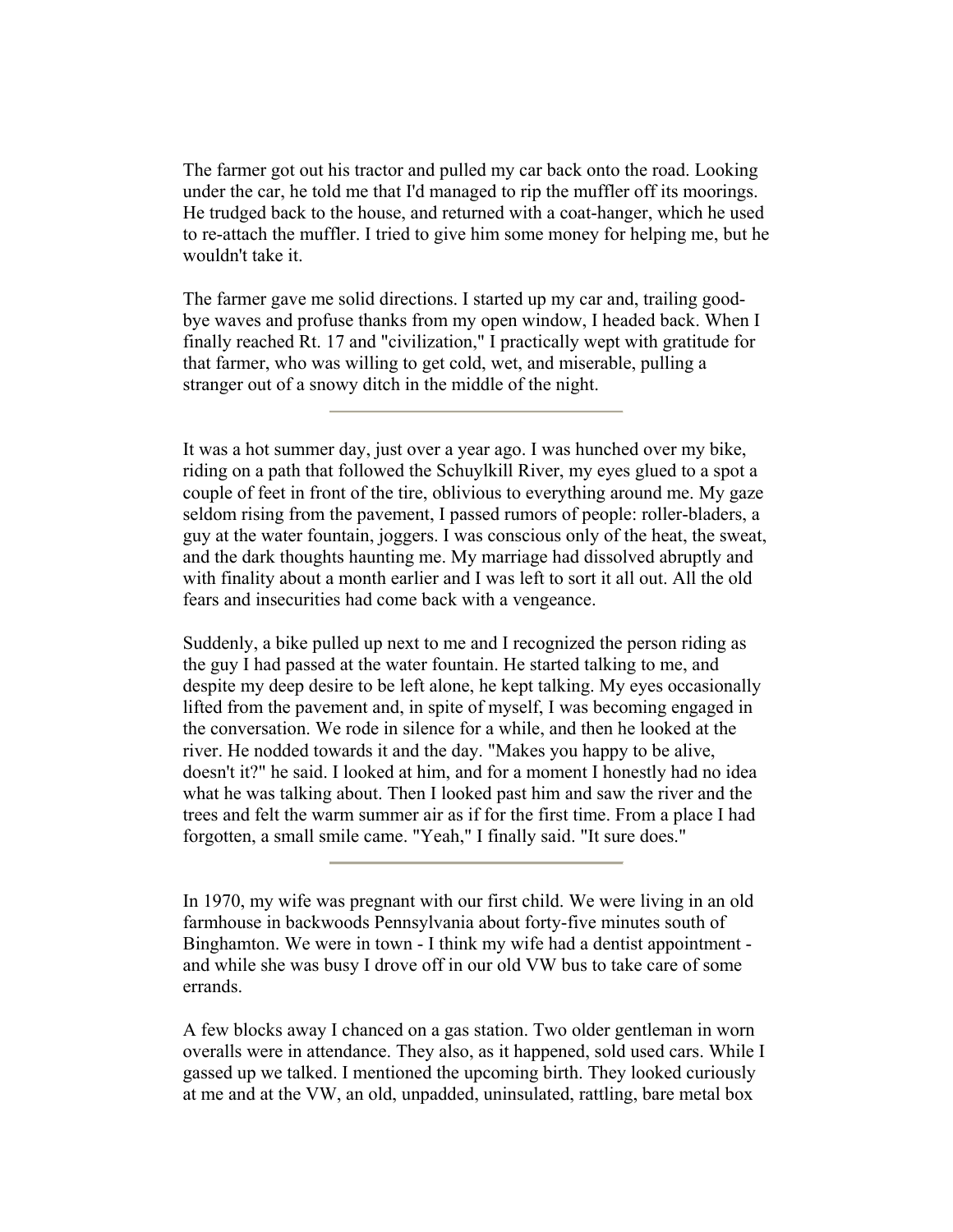of a van. "You have a child coming?" they mused. "Well, take a look at this GMC truck." I looked. It was blue and solid and gleaming. Everything about it, from the massive emergency brake to the rows of thickly padded, removable, bench-type seats said, 'Industrial Strength.'

"Take a drive," they said. I drove away. And had visions of plowing with ease up the hill to the old farmhouse in winter snows - a daring, bouncing, pedalto-the-metal feat in our old bus - visions of nomadic family security.

"How much?" I asked when I returned flushed with truck-power and hope. They named what seemed a ridiculously low sum plus the wretched old bus. We shook hands and struck a bargain. Then I picked up my wife, spilled the good news, and headed happily home.

I drove back the next day, check in my pocket. About five blocks from the gas station there was a loud Bang! from the engine in the rear. The VW staggered as if shot, then kept on rolling, but now in a halting, shuddering, groaning, wheezing, sort of way. We limped up to the pump, and I hit the brake and mercifully killed the engine, which gave a final drawn-out gasp and died. Then, except for the ticking of overheated metal, there was only silence, an awful silence, as I sat on the peeling seat waiting for the billowing smoke to clear. From the haze of my dropped out, 1970-mind, rose a helpless refrain: "Up the creek, up the creek without a paddle. No new truck; now not even the old van, cash low, and the baby coming."

The two elderly gents had watched my stricken approach. Now they stepped forward. "Well," they said, "you brought the bus. Do you have the check?" "Yes. Yes, I do. You'll still take it?" I asked, incredulous. "A deal's a deal," they answered. "You don't want any more money?" I asked in a daze. "Nope," said the Bodhisattvas. I pulled the crumpled check from my pocket, signed it and handed it to them. We finished up the paperwork and shook hands all around.

I drove off in that heavenly blue (blue the color of Bhaisyajaguru, the Buddha of Healing), GMC truck, which not long after drove serenely down twisting mountain roads in a heavy fog in the middle of the night so that our son could be born with one push in the local hospital of Susquehanna, PA.

Eight weeks after that we moved to Rochester, loading all our possessions into our big blue truck, which gave many years of solid service after that. In fact, it ran and ran and ran, as if it possessed a good stout willing heart under its huge blue hood, and not the mere mechanical assemblage of engine at all. It ran as if blessed.